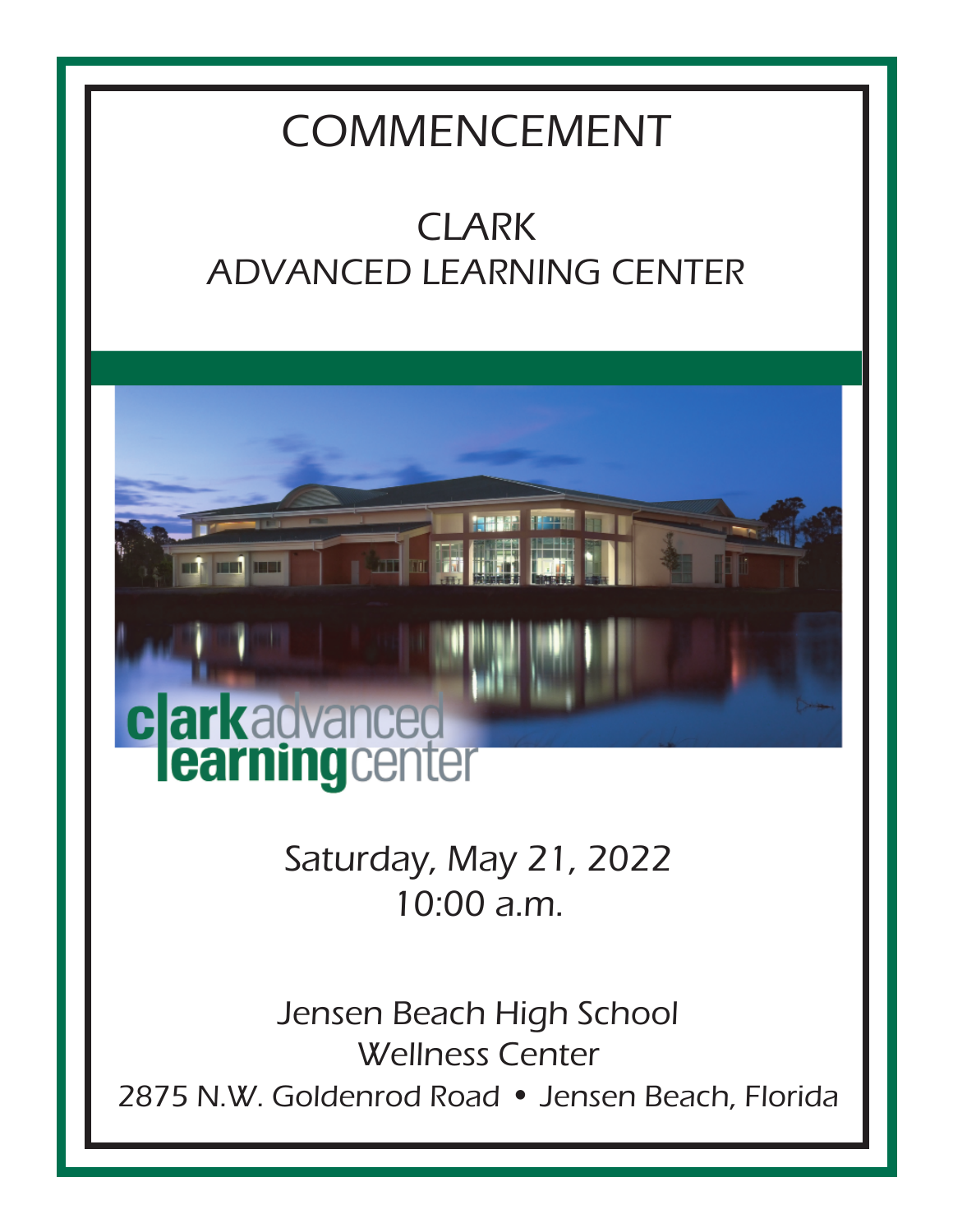#### **Celebrating Outstanding Accomplishments**

- Clark has been designated a Grade "A" school by the State of Florida for thirteen consecutive years.
- Clark has been recognized as a High-Performing Charter School and designated as a School of Excellence by the Florida Department of Education.
- Associate degrees have been earned by 55% or more of each graduating class since 2014.
- Clark seniors collectively complete over 5,000 hours in the local community through Internship programs each year in cooperation with over 100 community business partners.
- College readiness rates for the class of 2022 demonstrated 99% college readiness in English, 98% college readiness in reading, and 86% college readiness in math.
- Clark students engage in diverse service learning and community projects and accumulate over 6,000 service hours each school year.
- Clark seniors earned over \$422,000 in local scholarships and over \$485,000 in Bright Futures Scholarships.
- Clark seniors have been accepted to over 56 colleges and universities.
- Many Clark seniors received local, state, and national honors and recognition annually:
	- Congressional Award for achievement, initiative, and service;
	- National Merit Commended status;
	- "Joe Kordick Youth Character Award" selection by United Way/Character Counts of Martin County;
	- "Rising Star" selections by Soroptimist International of Martin County;
	- "Youth of the Year" selections by Boys and Girls Club of Martin County;
	- "Pathfinder" selections by The Palm Beach Post;
- The digital media designs and traditional artwork of Clark students earn top honors in annual competitions, including the Marvin Cone Annual High School Juried Art Show and the Congressional High School Art Competition.
- Clark students are recognized for academic achievement with induction into the college-level Phi Theta Kappa International Honor Society, as well as Mu Alpha Theta, National Honor Society, National Art Honor Society, and Science National Honor Society for high school academics.
- Clark parents contribute over 1,000 hours of volunteer services to the school each school year.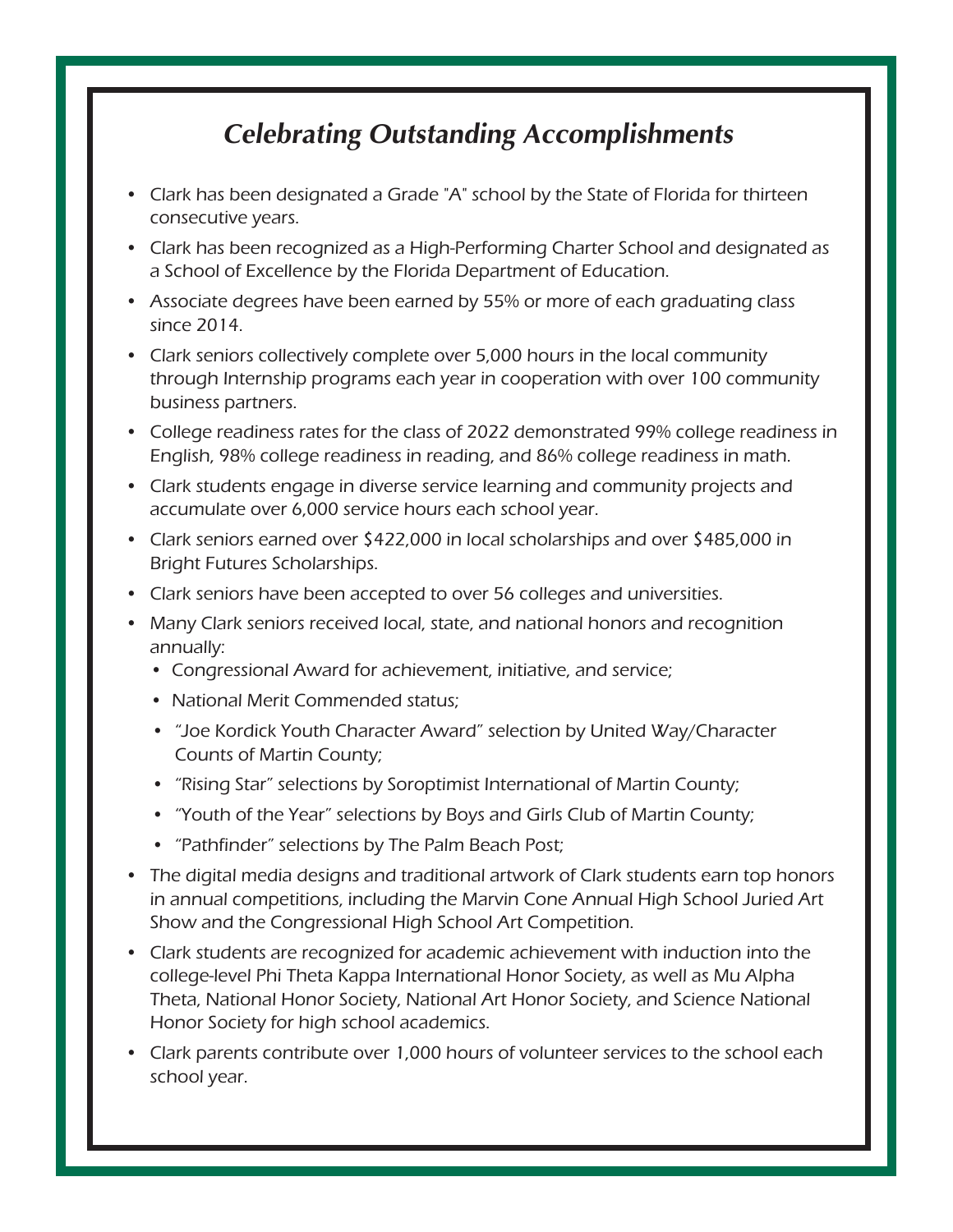## PROGRAM

| *National Anthem  Alessandro Anzalone, Ph.D.                                                          | Campus President - Chastain                                                                                            |  |
|-------------------------------------------------------------------------------------------------------|------------------------------------------------------------------------------------------------------------------------|--|
|                                                                                                       | <b>Executive Director</b><br><b>Clark Advanced Learning Center</b>                                                     |  |
| Recognition of Class of 2022 Graduates with Honors  Debra L. Kohuth                                   | <b>Executive Director</b>                                                                                              |  |
|                                                                                                       | <b>Clark Alumnus</b><br>Class of 2012                                                                                  |  |
|                                                                                                       | Superintendent<br><b>Martin County School District</b>                                                                 |  |
|                                                                                                       | President<br>Indian River State College                                                                                |  |
|                                                                                                       | <b>Executive Director</b>                                                                                              |  |
|                                                                                                       | <b>Executive Director</b>                                                                                              |  |
|                                                                                                       | and Leslie E. Judd, Ph.D.<br><b>Assistant Director</b><br>Administrative Team<br><b>Clark Advanced Learning Center</b> |  |
|                                                                                                       | <b>Executive Director</b>                                                                                              |  |
|                                                                                                       |                                                                                                                        |  |
| Music provided by Dr. Dale E. Rieth, Professor<br>Indian River State College Performing & Visual Arts |                                                                                                                        |  |
| *Audience Please Stand                                                                                |                                                                                                                        |  |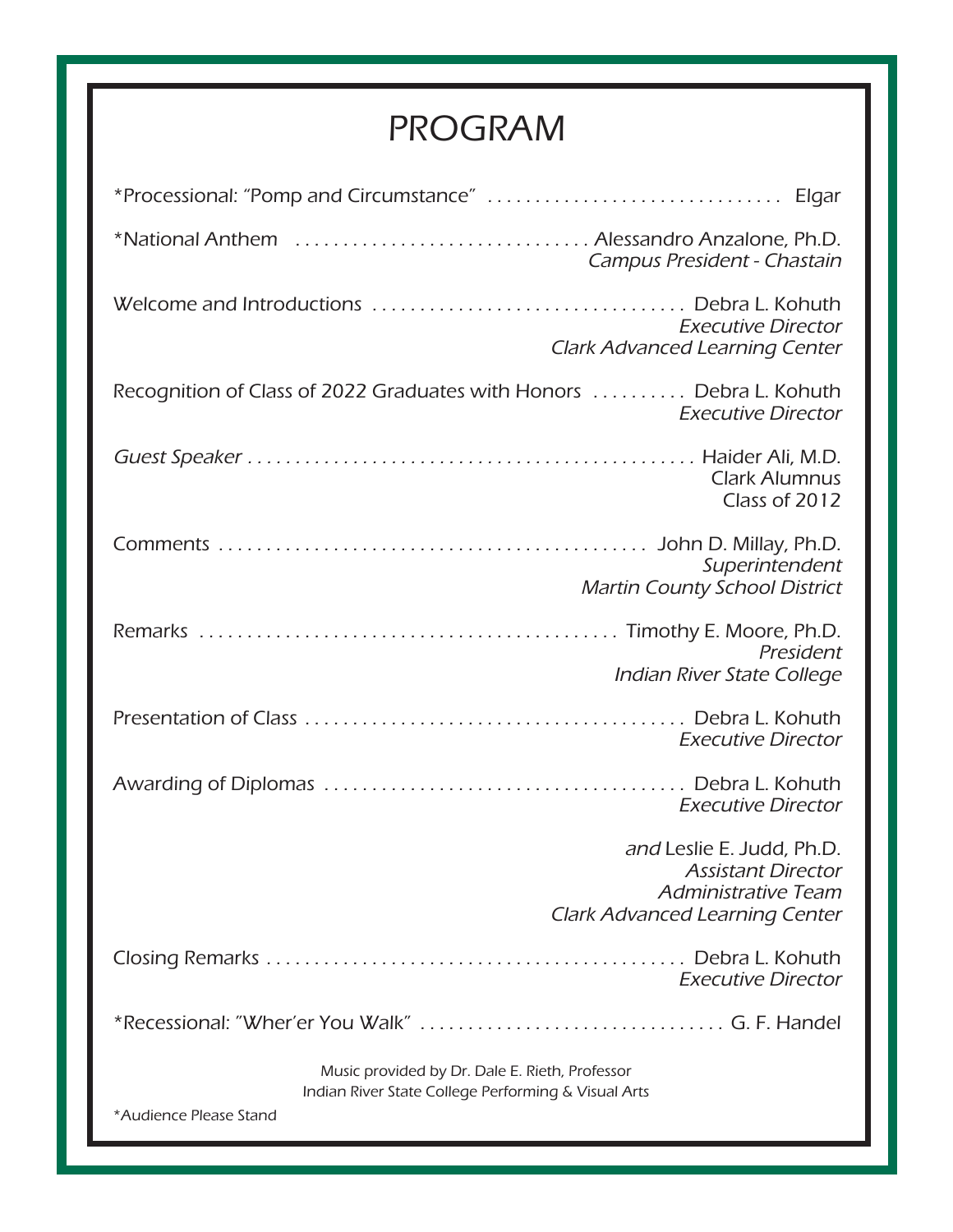Camille Hope Alford\* Joseph Benedict Arias\*\* Adrian Alberto Arteta\*\*

Kylie Lin Becraft\*\*\* Nicholas Michael Bennett Paul Joseph Bennett Caris Laine Bergen Emma Reding Boyer Jade Jacqueline Brown Donovan Michael Byrnes

Emilia Carolena Camejo\*\*\* Kayla Helene Carroll\*\*\* Ella Shay Carswell\*\* Christian Gregory Celentano Chloe Elizabeth Clark\*\*\* Angelina Jordan Cody Jacqueline Maria Connett Erin Rell Craig\*

Grace Ann Drumm

Jasmyne Olivia Echevarria Jesse James Espinosa

Arianna Marie Fairchild Anne Marlea Foust Brunell Rudy Francois

Cecilia Victoria Galeas\*\* Samuel Finn Gaskell\* Brianna Marie Gasparini Erica Elaine Gertsik\* Mya Jaclyn Gill\*\* Sydnee Laine Gilliam\*\*\* Greyson Charles Good Arianna Elizabeth Gumiela\* Ava Caroline Gunter\*\*\*

### **GRADUATES**

Cooper Hayes Haralson\* Pierson Carter Hendricks Caleb Jeffrey Hoadley Michael Gage Holliday Linden Charles Holloway Evelyn Deborah Howe Zachary Charles Hudnet

Marie Gabriela Juliano\*

Carson Thomas Katri\*\*\* Tyler Joseph Keating Colter Bailey Kendall Xander Owen Kenney Maia Katherine Knowles

Thomas Shannon Ladley

Sadie Lee Mann Gabriel Noah McMillan Carina Danielle Mehringer Elizabeth Yuan Michels\*\*\* Sarah Yuan Michels\*\*\* Jessica Morales Jerhett Dirk Morehouse\*\*\*

Micah Ryan Okerson\*\* Luke Cooper Olsen Rebecca Oriana O'Neill\*\*\* Nicolas Anthony Orazi

Harry Spiros Papapanos\* Matthew Christopher Peterson\*\* Brooke Kirk Piccoli\*\*\* Siena Michele Pollis\*\* Philip Burton Porter\*

John Christopher Reddick Timothy Luke Roberts Jacob Michael Roman\*\*\* Jonathan Mason Rucker Jack Robert Ryan

Jonathan Louis Saint Juste Marissa Nichole Salguero\* Aleia Skye Samson\* Elijiah Nathanial Santiago Heather Lynn Schied Juliana Loretta Sequeira\*\* Taylor Morgan Sesta Mason David Shinnebarger Peyton Riley Shore\* Braydon Arsanio Sinicki Carolyn Emma Smith\* Ashley Margaret Spears Aaron Doro St. Aubin

Alsion Tafa\*\*\* Alyssa Marie Teixeira Taylor Nicole Thomas

Juliana Kai Vallone\*\* Riley Douglas VanSuetendael\*\* Samuel Jacob Vinci\*\*

Lauren Ashley Wadsworth\*\*\* Stevan Alexander Weiss\* Julia Parker Williams\*\*\* Kimberly Dakota Wilson Roman James Woodcock

Leslie Yanez

Ibraham Al Zbib\*\*\*

### **HONORS**

Academic achievements for graduating students are recognized as follows:

\*Cum Laude ...................................... Honors–grade point average of 3.5 to 3.69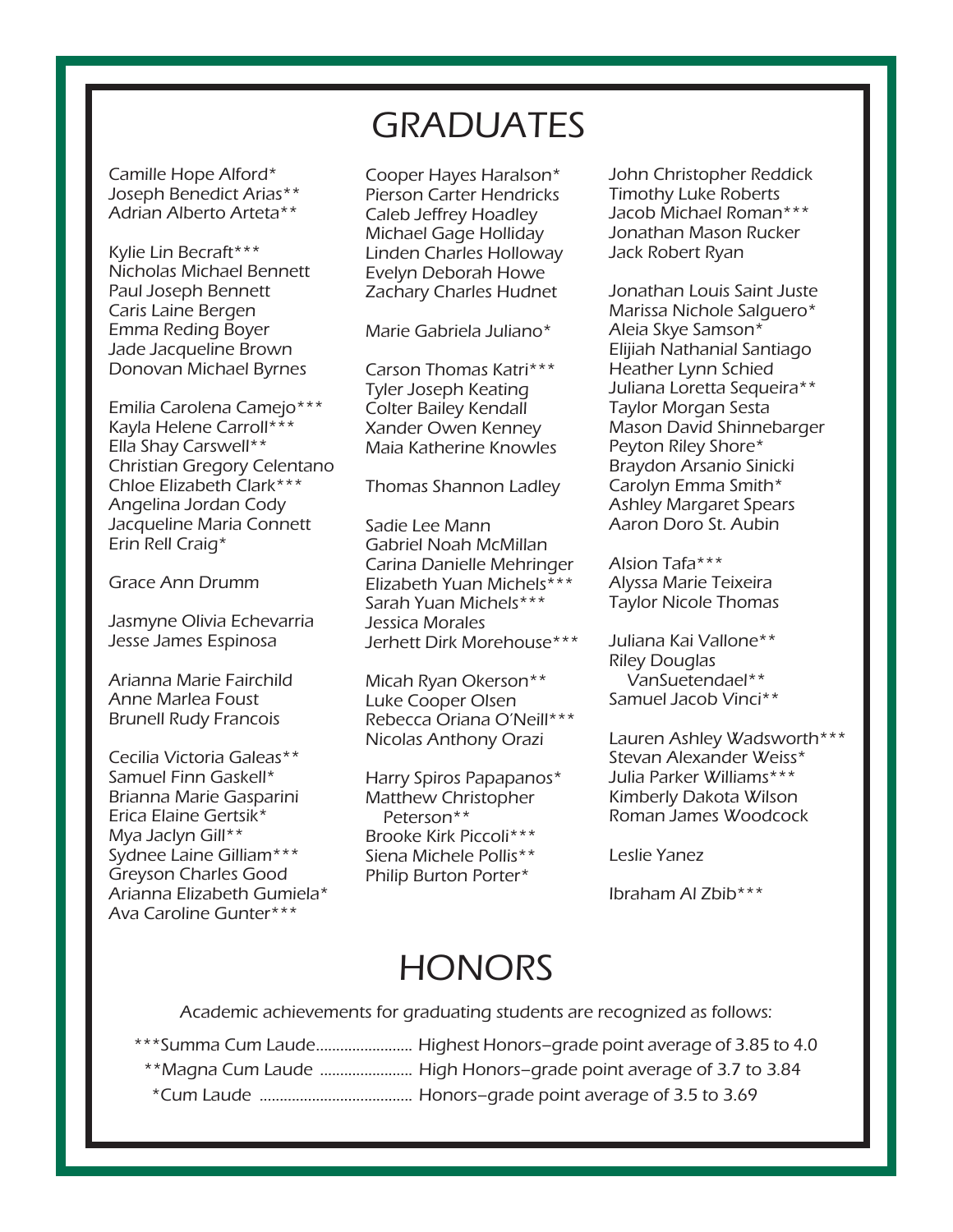|                      | <b>SCHOLARSHIPS</b>                                                                                                                                                                                                                                                                                                 |
|----------------------|---------------------------------------------------------------------------------------------------------------------------------------------------------------------------------------------------------------------------------------------------------------------------------------------------------------------|
| Joseph Arias         | Sailfish Point Foundation Scholarship                                                                                                                                                                                                                                                                               |
| Kylie Becraft        | Acacia Lodge No. 163 F&AM, John Gray and<br>Andy Riess Memorial Scholarship<br>Alvin and Sunny Domroe Scholarship<br>DAR Halpatiokee Chapter Scholarship<br>Greater Stuart Area Panhellenic Association Scholarship<br>Laura E. and Wilbur J. Kupfrian Family Scholarship                                           |
| Emma Boyer           | Hobe Sound Community Chest Scholarship<br>Sailfish Point Foundation Scholarship                                                                                                                                                                                                                                     |
| Emilia Camejo        | Laura E. and Wilbur J. Kupfrian Family Scholarship                                                                                                                                                                                                                                                                  |
| Kayla Carroll        | Maggie Hurchalla Memorial Scholarship<br>Martin County Gator Club Scholarship<br>Sailfish Point Foundation Scholarship                                                                                                                                                                                              |
| Ella Carswell        | Human Resource Association of Martin County Scholarship<br>Phillip Banks Memorial Trust Scholarship<br>Rose Nachtigall Memorial Scholarship                                                                                                                                                                         |
| <b>Anne Foust</b>    | Donald C. Hicks Memorial Scholarship<br>Laura E. and Wilbur J. Kupfrian Family Scholarship                                                                                                                                                                                                                          |
| <b>Rudy Francois</b> | Brianna Cooper Heavenly Smiles Foundation Scholarship                                                                                                                                                                                                                                                               |
| Cecilia Galeas       | Eleni Deslis Character Counts! Student of the Year Award<br>Joe Kordick Youth Character Award<br>Nina Haven Charitable Foundation Scholarship                                                                                                                                                                       |
| Sydnee Gilliam       | Growing Up in Indiantown Memorial Scholarship<br>Indiantown Education Coalition Scholarship<br>Joe Kordick Youth Character Award<br>South Florida Fair-William Pruitt Memorial Scholarship                                                                                                                          |
| Greyson Good         | Oristano Scholarship Fund                                                                                                                                                                                                                                                                                           |
| Ava Gunter           | Clementine Zacke Foundation Scholarship<br>Hobe Sound Community Chest Scholarship<br>Martin County Retired Educators Scholarship                                                                                                                                                                                    |
| Cooper Haralson      | Laura E. and Wilbur J. Kupfrian Family Scholarship<br>Nina Haven Charitable Foundation Scholarship                                                                                                                                                                                                                  |
| Evelyn Howe          | Garden Club of Stuart Scholarship<br>Growing Up in Indiantown Memorial Scholarship<br>Jack and Dorothy Smouse Award<br>Kiwanis Club of Stuart-Bob Whitty Agricultural Scholarship<br>Martin County Retired Educators Scholarship<br>South Florida Fair-William Pruitt Memorial Scholarship<br>(continued next page) |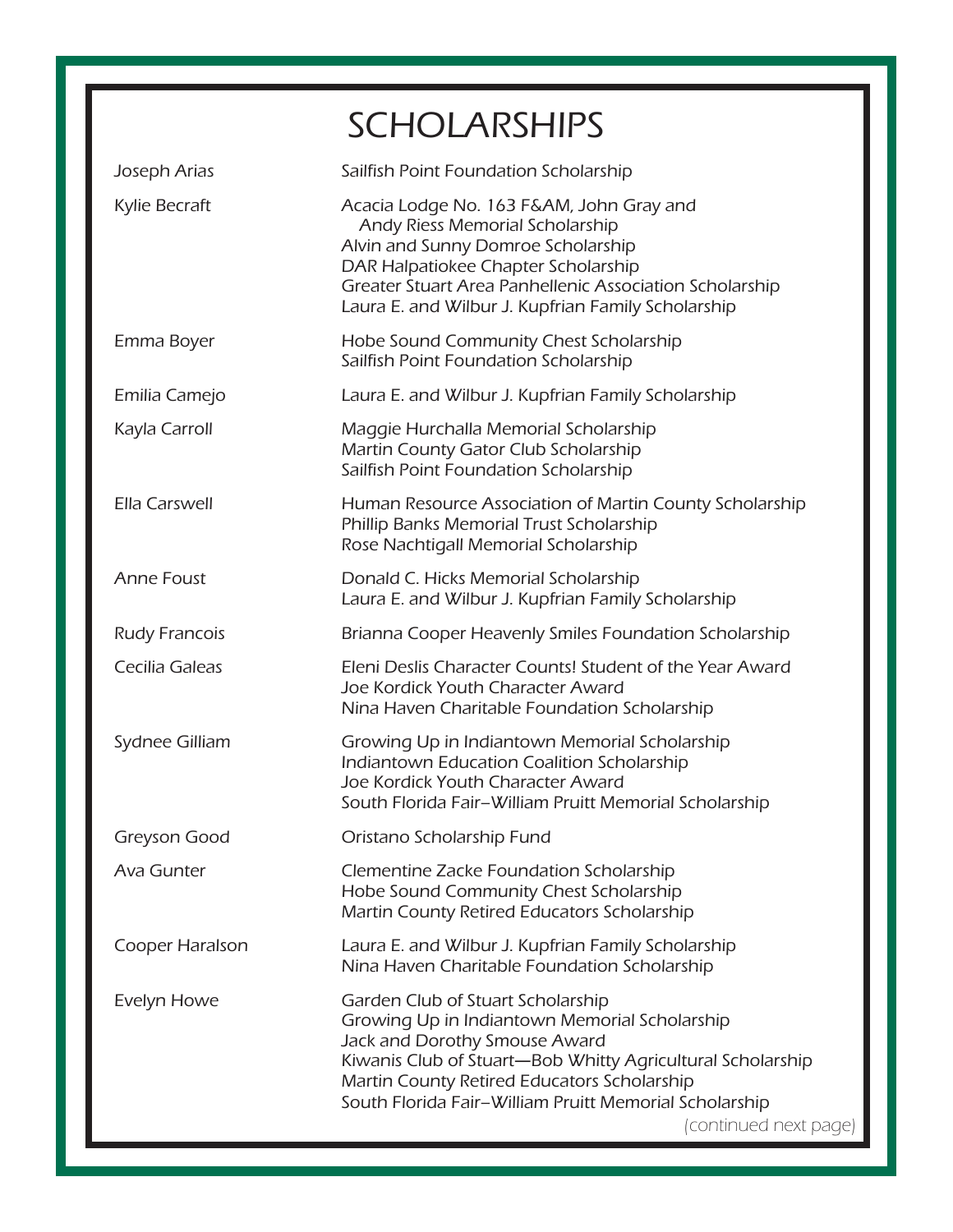| <b>SCHOLARSHIPS</b> |  |
|---------------------|--|
| (continued)         |  |

Elizabeth Michels Martin County Master Gardeners Scholarship Nina Haven Charitable Foundation Scholarship Sarah Michels **Bob Whitty Orchid Society Scholarship**  Martin County Master Gardeners Scholarship Nina Haven Charitable Foundation Scholarship Jessica Morales GFWC Woman's Club of Stuart Scholarship Growing Up in Indiantown Memorial Scholarship Indiantown Education Coalition Scholarship Jack and Dorothy Smouse Award Nina Haven Charitable Foundation Scholarship Sailfish Point Foundation Scholarship Take Stock in Children Luke Olsen Sailfish Point Foundation Scholarship Rebecca O'Neill **Hobe Sound Chamber of Commerce Scholarship**  Hobe Sound Community Chest Scholarship Joe Kordick Youth Character Award Marissa Salguero Chhatwal Memorial Scholarship The Gratitude Fund Visiting Nurse Association of Florida Wolf Endowment Scholarship Juliana Sequeira Joe Kordick Youth Character Award Alsion Tafa **Donald C. Hicks Memorial Scholarship** Juliana Vallone Art Associates of Martin County Scholarship Palm City Art Associates Scholarship Riley VanSuetendael Laura E. and Wilbur J. Kupfrian Family Scholarship Samuel Vinci Dr. Robert and Nancy Bedingfield Endowed Scholarship Fund Ivan and Florida Rembert Memorial Scholarship Joe Kordick Youth Character Award Nina Haven Charitable Foundation Scholarship Stevan Weiss **Donald C. Hicks Memorial Scholarship** Roman Woodcock Joe Kordick Youth Character Award Leslie Yanez Albert and Mary Ellen Nowak Endowed Scholarship Ibraham Zbib Wolf Endowment Scholarship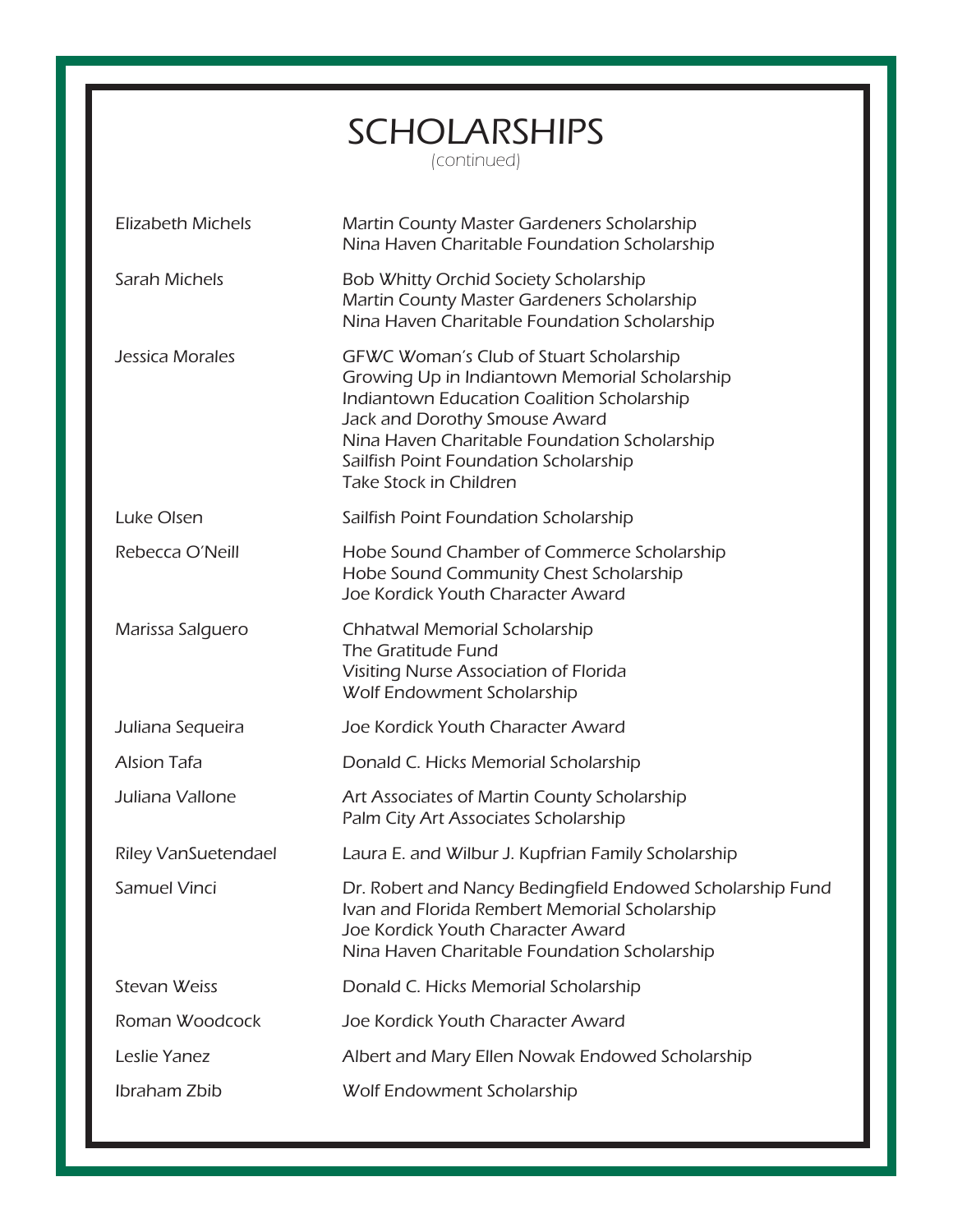## DIPLOMA & DEGREE

Students have satisfactorily completed all requirements of law and standards for high school graduation as prescribed by the Florida State Board of Education to be awarded a high school diploma. Special academic achievements are recognized through specific indicia on graduates' diplomas.

The following students have also earned an Associate Degree from Indian River State College:

 Camille Hope Alford Joseph Benedict Arias Adrian Alberto Arteta Kylie Lin Becraft Emma Reding Boyer Emilia Carolena Camejo Kayla Helene Carroll Ella Shay Carswell Chloe Elizabeth Clark Jacqueline Maria Connett Arianna Marie Fairchild Cecilia Victoria Galeas Samuel Finn Gaskell Brianna Marie Gasparini Erica Elaine Gertsik Mya Jaclyn Gill Sydnee Laine Gilliam Ava Caroline Gunter

Pierson Carter Hendricks Linden Charles Holloway Marie Gabriela Juliano Carson Thomas Katri Colter Bailey Kendall Maia Katherine Knowles Sadie Lee Mann Gabriel Noah McMillan Elizabeth Yuan Michels Sarah Yuan Michels Jessica Morales Jerhett Dirk Morehouse Micah Ryan Okerson Luke Cooper Olsen Rebecca Oriana O'Neill Harry Spiros Papapanos Matthew Christopher Peterson

Brooke Kirk Piccoli Siena Michele Pollis Jonathan Mason Rucker Marissa Nichole Salguero Juliana Loretta Sequeira Peyton Riley Shore Braydon Arsanio Sinicki Carolyn Emma Smith Alsion Tafa Juliana Kai Vallone Riley Douglas VanSuetendael Samuel Jacob Vinci Lauren Ashley Wadsworth Stevan Alexander Weiss Julia Parker Williams Leslie Yanez Ibraham Al Zbib

### REGALIA

Debate Team–Red & Silver Cord Interact Club–Teal & White Sash IRSC Associate Degree–White Cord Mu Alpha Theta–Blue & Gold Cord National Art Honor Society–Rainbow Cord National Honor Society–Small Medallion

Phi Theta Kappa–Gold Medallion Science National Honor Society–Cream Sash Student Government–Green Cord Highest Honors–Green and White Cord Honors–Lapel Pin

# ACCREDITATION

Clark Advanced Learning Center received superior ratings by way of the in-depth review conducted by AdvancEd/Cognia for the Southern Association of Colleges and Schools™ Council on Accreditation and Improvement (SACS-CASI™). Clark was evaluated on three major domains: Leadership Capacity, Learning Capacity, and Resource Capacity. The accreditation report commended Clark stating, "Students from this school are well-prepared for the next level of education due to the efficient use of resources to help them learn to function in the high-tech competitive world they will enter."